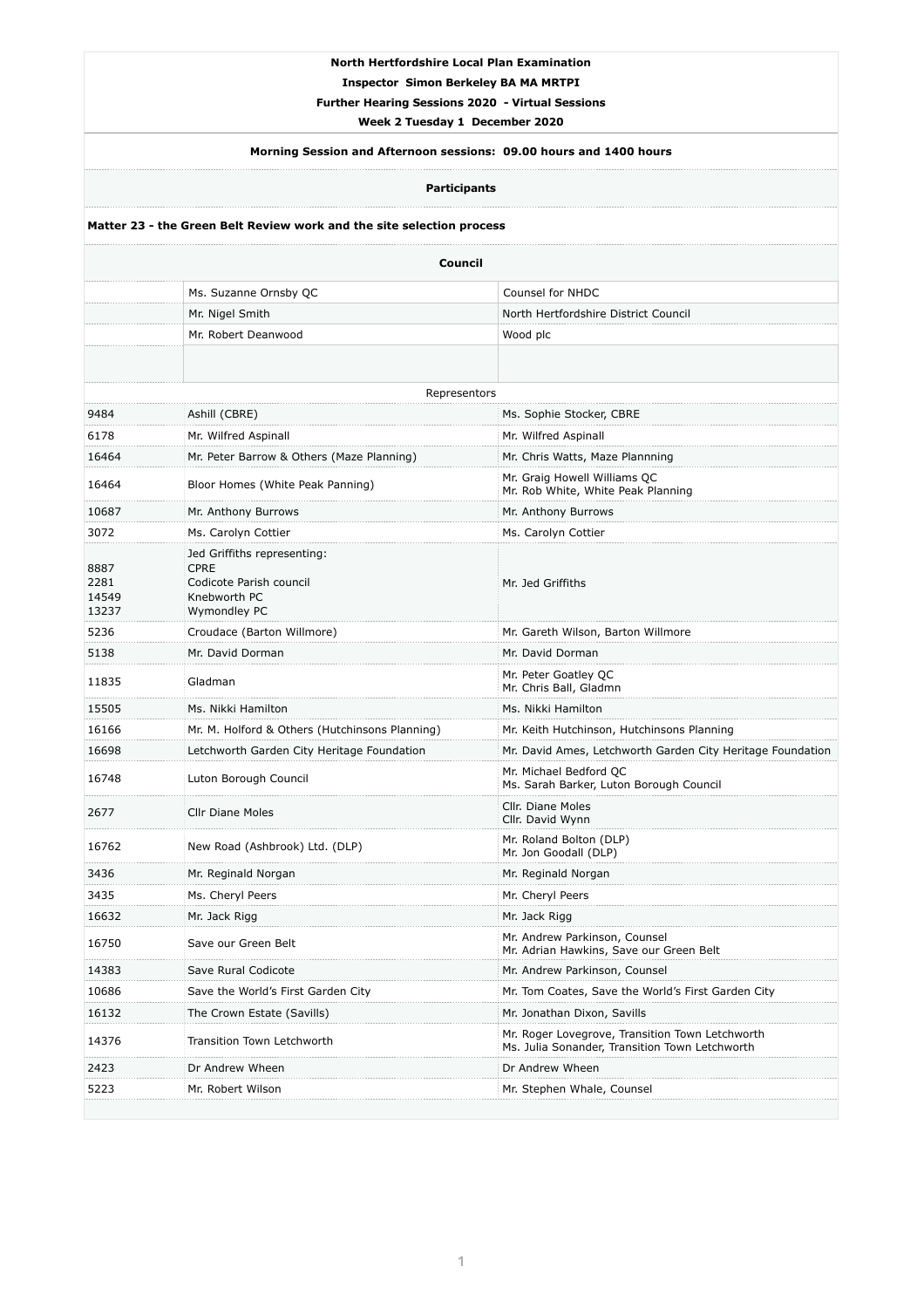### **North Hertfordshire Local Plan Examination**

**Inspector Simon Berkeley BA MA MRTPI** 

**Further Hearing Sessions 2020 - Virtual Sessions** 

**Week 2 Wednesday 2 December 2020** 

# **Morning Session and Afternoon sessions: 09.00 hours and 1400 hours**

**Participants** 

### **Matter 23 - the Green Belt Review work and the site selection process**

| 2677  | <b>Cllr Diane Moles</b>            | Cllr. Diane Moles<br>Cllr. David Wynn                                                             |
|-------|------------------------------------|---------------------------------------------------------------------------------------------------|
| 16762 | New Road (Ashbrook) Ltd. (DLP)     | Mr. Roland Bolton (DLP)<br>Mr. Jon Goodall (DLP)                                                  |
| 3436  | Mr. Reginald Norgan                | Mr. Reginald Norgan                                                                               |
| 3435  | Ms. Cheryl Peers                   | Mr. Cheryl Peers                                                                                  |
| 16632 | Mr. Jack Rigg                      | Mr. Jack Rigg                                                                                     |
| 16750 | Save our Green Belt                | Mr. Andrew Parkinson, Counsel<br>Mr. Adrian Hawkins, Save our Green Belt                          |
| 14383 | Save Rural Codicote                | Mr. Andrew Parkinson, Counsel                                                                     |
| 10686 | Save the World's First Garden City | Mr. Tom Coates, Save the World's First Garden City                                                |
| 16132 | The Crown Estate (Savills)         | Mr. Jonathan Dixon, Savills                                                                       |
| 14376 | <b>Transition Town Letchworth</b>  | Mr. Roger Lovegrove, Transition Town Letchworth<br>Ms. Julia Sonander, Transition Town Letchworth |
| 2423  | Dr Andrew Wheen                    | Dr Andrew Wheen                                                                                   |
| 5223  | Mr. Robert Wilson                  | Mr. Stephen Whale, Counsel                                                                        |
|       |                                    |                                                                                                   |

| <b>Council</b>                 |                                                                                                       |                                                                    |  |  |
|--------------------------------|-------------------------------------------------------------------------------------------------------|--------------------------------------------------------------------|--|--|
|                                | Ms. Suzanne Ornsby QC                                                                                 | <b>Counsel for NHDC</b>                                            |  |  |
|                                | Mr. Nigel Smith                                                                                       | North Hertfordshire District Council                               |  |  |
|                                | Mr. Robert Deanwood                                                                                   | Wood plc                                                           |  |  |
|                                |                                                                                                       |                                                                    |  |  |
|                                | Representors                                                                                          |                                                                    |  |  |
| 9484                           | Ashill (CBRE)                                                                                         | Ms. Sophie Stocker, CBRE                                           |  |  |
| 6178                           | Mr. Wilfred Aspinall                                                                                  | Mr. Wilfred Aspinall                                               |  |  |
| 16464                          | Mr. Peter Barrow & Others (Maze Planning)                                                             | Mr. Chris Watts, Maze Plannning                                    |  |  |
| 16464                          | Bloor Homes (White Peak Panning)                                                                      | Mr. Graig Howell Williams QC<br>Mr. Rob White, White Peak Planning |  |  |
| 10687                          | Mr. Anthony Burrows                                                                                   | Mr. Anthony Burrows                                                |  |  |
| 3072                           | Ms. Carolyn Cottier                                                                                   | Ms. Carolyn Cottier                                                |  |  |
| 8887<br>2281<br>14549<br>13237 | Jed Griffiths representing:<br><b>CPRE</b><br>Codicote Parish council<br>Knebworth PC<br>Wymondley PC | Mr. Jed Griffiths                                                  |  |  |
| 5236                           | Croudace (Barton Willmore)                                                                            | Mr. Gareth Wilson, Barton Willmore                                 |  |  |
| 5138                           | Mr. David Dorman                                                                                      | Mr. David Dorman                                                   |  |  |
| 11835                          | Gladman                                                                                               | Mr. Peter Goatley QC<br>Mr. Chris Ball, Gladmn                     |  |  |
| 15505                          | Ms. Nikki Hamilton                                                                                    | Ms. Nikki Hamilton                                                 |  |  |
| 16166                          | Mr. M. Holford & Others (Hutchinsons Planning)                                                        | Mr. Keith Hutchinson, Hutchinsons Planning                         |  |  |
| 16698                          | Letchworth Garden City Heritage Foundation                                                            | Mr. David Ames, Letchworth Garden City Heritage Foundation         |  |  |
| 16748                          | Luton Borough Council                                                                                 | Mr. Michael Bedford QC<br>Ms. Sarah Barker, Luton Borough Council  |  |  |